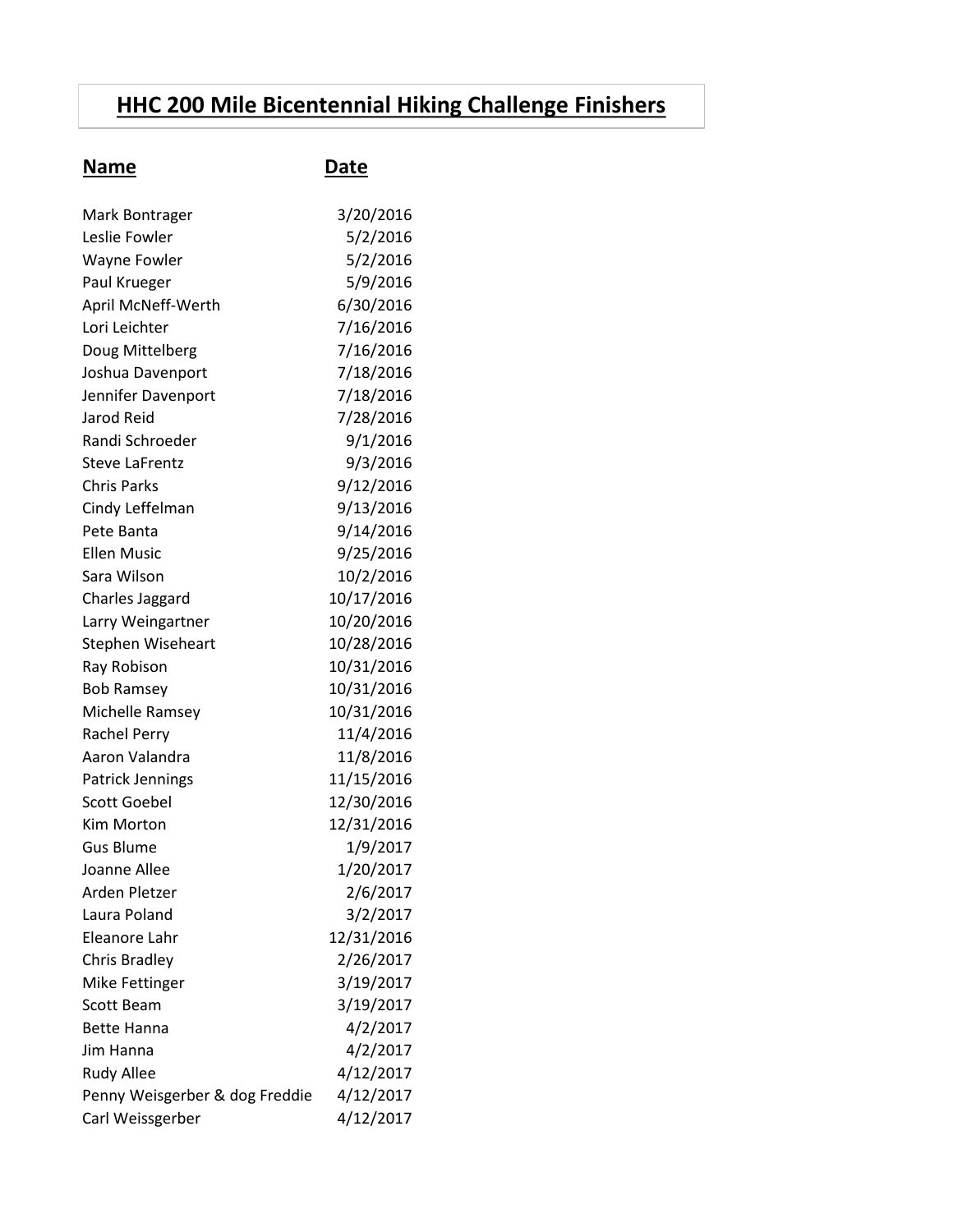| <b>Terry Ray</b>       | 4/12/2017 |
|------------------------|-----------|
| <b>Julie Brink</b>     | 4/14/2017 |
| Ray Hundley            | 4/19/2017 |
| Joseph Finke           | 4/23/2017 |
| Patrick cocke          | 4/25/2017 |
| <b>Wendy Barone</b>    | 5/1/2017  |
| Olive Slaga            | 5/3/2017  |
| <b>Rosemary Bolte</b>  | 5/7/2017  |
| Jonathan Bolte         | 5/7/2017  |
| Roger Feuquay          | 5/9/2017  |
| David Moorman          | 5/12/2017 |
| <b>Hilary Anderson</b> | 5/13/2017 |
| Doug Anderson          | 5/13/2017 |
| Margo Purdy            | 5/14/2017 |
| Robbie Schneider       | 5/14/2017 |
| Nicole Schneider       | 5/14/2017 |
| Aidan Schneider        | 5/14/2017 |
| <b>Anne Dilts</b>      | 5/25/2017 |
| <b>Jon Dilts</b>       | 5/25/2017 |
| Brandi Ireland         | 6/2/2017  |
| Doug Coverdale         | 6/3/2017  |
| <b>Steve Schecter</b>  | 6/5/2017  |
| <b>Red Nastoff</b>     | 6/8/2017  |
| Amy Reif               | 6/11/2017 |
| Cindy DiNoto           | 6/13/2017 |
| <b>Sharon Marshall</b> | 6/13/2017 |
| Marcella Larch         | 6/16/2017 |
| Alissa Russ            | 6/20/2017 |
| Dan Harrell            | 6/20/2017 |
| Lynn Uhls              | 6/21/2017 |
| Ray Hoefer             | 6/22/2017 |
| Gachia Hoefer          | 6/22/2017 |
| Marsha Hubbs           | 6/25/2017 |
| <b>Skip Hubbs</b>      | 6/25/2017 |
| <b>Travis Brink</b>    | 6/26/2017 |
| Levi Fuller            | 6/26/2017 |
| Cliff Holm             | 6/27/2017 |
| Allison Smith          | 6/27/2017 |
| Jeff Slaga             | 6/28/2017 |
| Tara Slaga             | 6/30/2017 |
| Kaelin Holm            | 6/30/2017 |
| Cammie Holm            | 6/30/2017 |
| <b>Nathaniel Berg</b>  | 6/30/2017 |
| Goniela Iskali         | 6/30/2017 |
| <b>Jim Shearn</b>      | 7/15/2017 |
| <b>Patty Denison</b>   | 7/15/2017 |
| Dottie Warmbier        | 9/14/2017 |